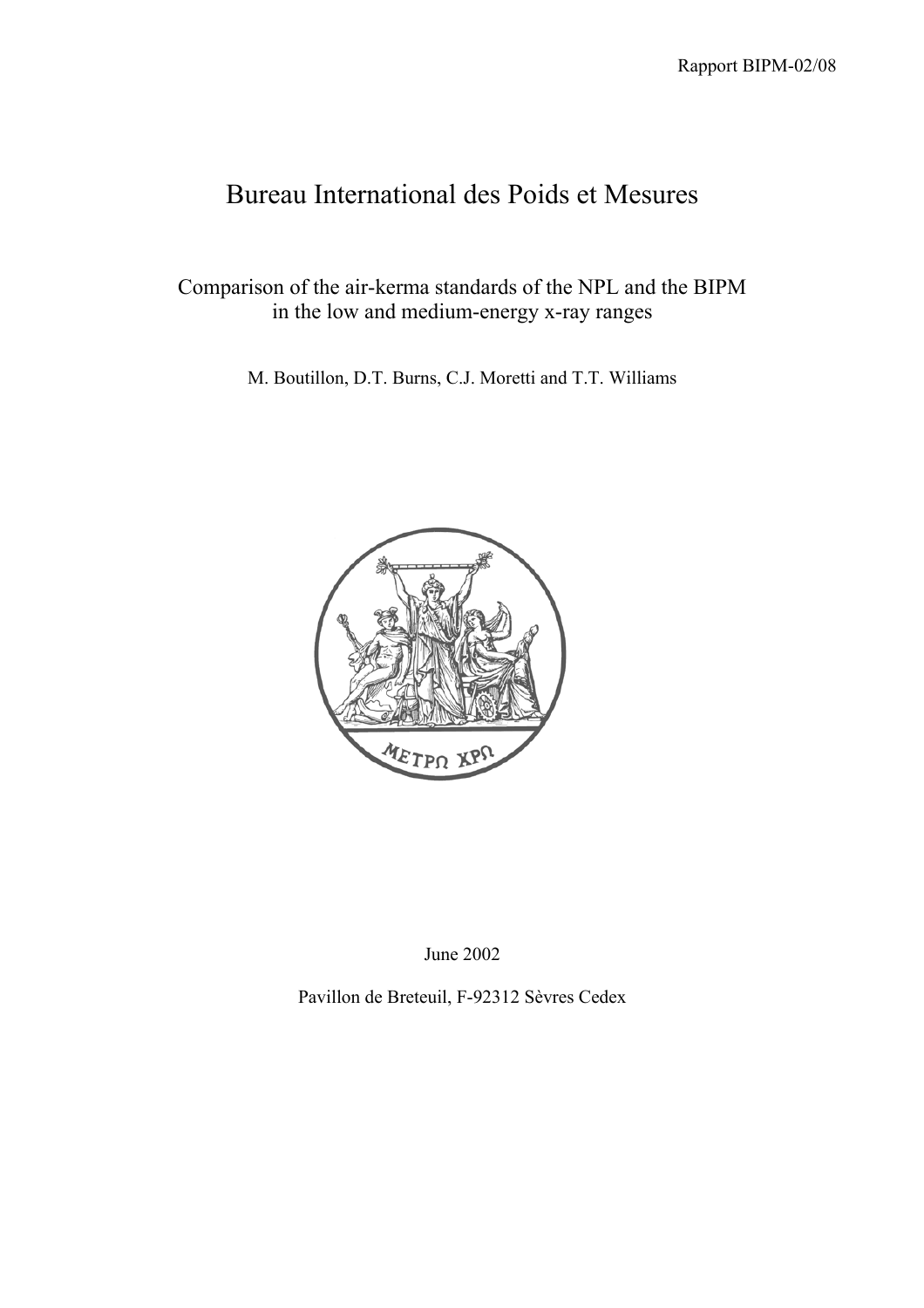## **Comparison of the air-kerma standards of the NPL and the BIPM in the low- and medium-energy x-ray ranges**

by M Boutillon\*, C J Moretti<sup>§</sup>, D T Burns\* and T T Williams<sup>§</sup>

\* Bureau International des Poids et Mesures, F-92312 Sèvres Cedex § National Physical Laboratory, Teddington, United Kingdom

### **Abstract**

The air-kerma standards of the NPL and the BIPM have been compared in the low- and medium-energy x-ray ranges. The results for the low-energy comparison show the standards to be in agreement at the level of one standard uncertainty. At medium energies a slight trend with radiation quality is evident, with agreement at the level of one standard uncertainty for 100 kV rising to over two standard uncertainties for 250 kV. In relation to previous comparisons, the good stability of the standards over a period of twenty years is demonstrated.

## **1. Introduction**

Comparisons have been made of the air-kerma standards of the UK National Physical Laboratory (NPL) and the Bureau International des Poids et Mesures (BIPM) in the low- and medium-energy x-ray ranges. For the latter comparison, two commercial ionization chambers, type NE 2561, were used as transfer instruments. The measurements at the BIPM were made in June 1997 using the reference conditions recommended by the CCRI [1].

## **2. Determination of the air-kerma rate**

For a free-air ionization chamber with measuring volume *V*, the air-kerma rate is determined using the relation

$$
\dot{K} = \left(\frac{I}{\rho_{\text{air}} V}\right) \left(\frac{W}{e}\right) \frac{1}{1 - \overline{g}} \prod k_i
$$
\n(1)

where

|                     | is the ionization current.                                                                  |
|---------------------|---------------------------------------------------------------------------------------------|
| $\rho_{\text{air}}$ | is the density of air under reference conditions,                                           |
| W                   | is the mean energy expended by an electron of charge $e$ to produce an ion pair in dry air, |
| $\overline{g}$      | is the fraction of the initial electron energy lost through bremsstrahlung production, and  |
| $\prod k_i$         | is the product of the correction factors to be applied to the standard.                     |

The values for the physical constants  $\rho_{\text{air}}$  and *W* are given in Table 1. For use with this value for  $\rho_{\text{air}}$ , the ionization current *I* is corrected for the difference between the air density at the time of measurement and that given in the table.

The BIPM standards have been described in [2], [3] and [4] and no further details are given in this report. The NPL standards are also parallel-plate free-air chambers, details of which can be found in [5], [6] and [7]. Their dimensions are given in Table 2. The polarizing voltage is applied with negative polarity.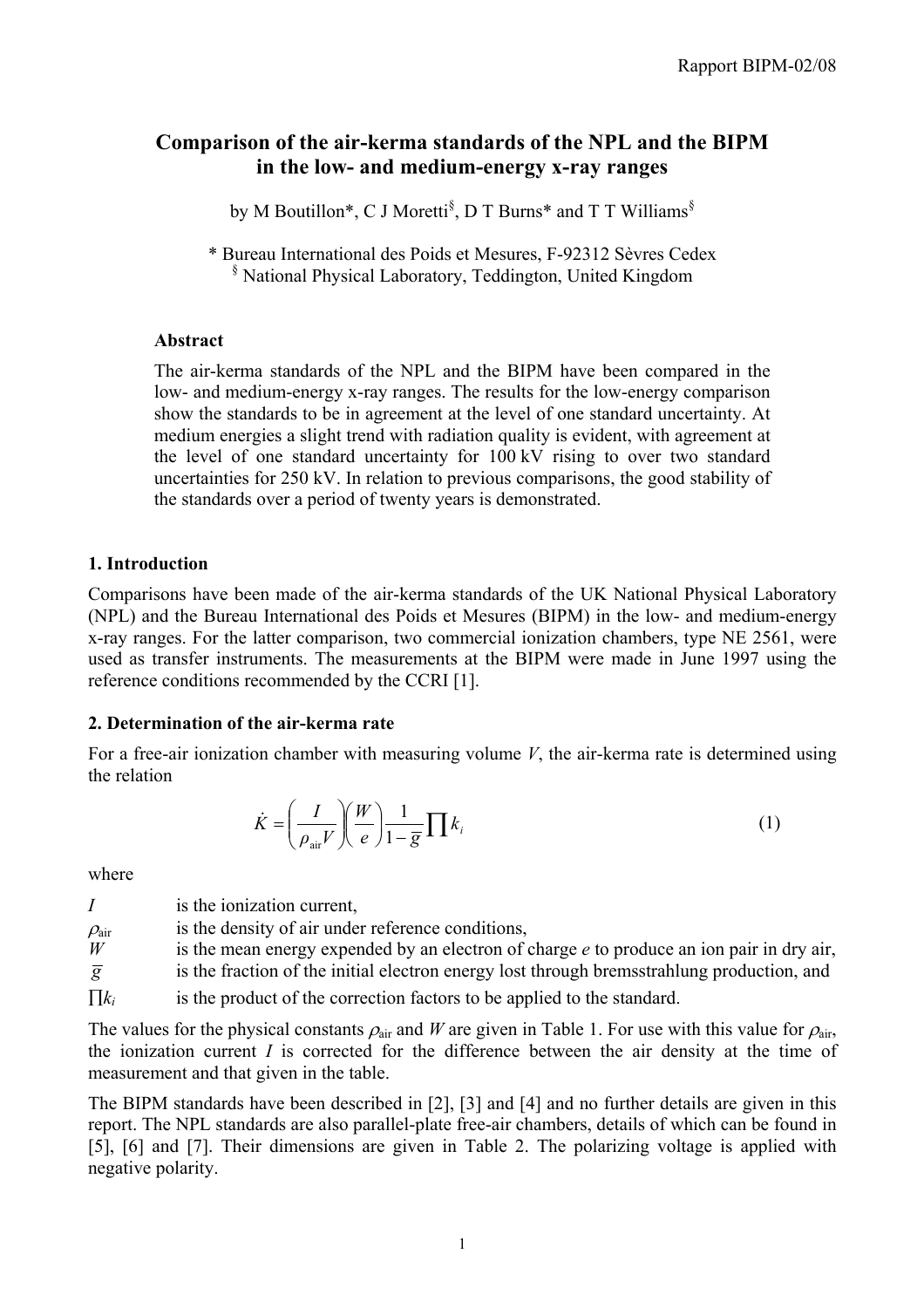|  |  |  |  |  |  |  | Table 1. Physical constants entering in the determination of the air-kerma rate |
|--|--|--|--|--|--|--|---------------------------------------------------------------------------------|
|--|--|--|--|--|--|--|---------------------------------------------------------------------------------|

| Constant                   | Value                                                                                          | <b>U</b><br>$\mathcal{U}_i$ |
|----------------------------|------------------------------------------------------------------------------------------------|-----------------------------|
| (2)<br>$\rho_{\text{air}}$ | $1.2930$ kg m <sup>-3</sup>                                                                    | 0.0001                      |
| W<br>le.                   | $r \sim 1$<br>33 97 L                                                                          | 0.001                       |
|                            | $\sim$ (1) and the distribution of the contribution of the distribution of the state of $\sim$ |                             |

(1)  $u_i$  is the relative combined standard uncertainty.

(2) At 101 325 Pa and 273.15 K.

#### **Table 2. Main dimensions of the NPL standards**

| Dimension                   | 50 kV free-air chamber | 300 kV free-air chamber |
|-----------------------------|------------------------|-------------------------|
| Plate separation / mm       | 62.5                   | 264                     |
| Collecting plate width / mm | 19.827                 | 100.258                 |
| Air path length $/$ mm      | 88.5                   | 493                     |
| Aperture diameter / mm      | 8.0075                 | 10.014                  |
| Measuring volume / $mm3$    | 998.5                  | 7896.3                  |
| Polarizing voltage / V      | 1500                   | 3000                    |

#### **3. Comparison in the low-energy x-ray range**

The NPL standard was positioned close to the BIPM standard with the reference plane at 500 mm from the exit window of the x-ray tube (beam diameter 95 mm). The air temperature was measured using a thermistor placed nearby, outside the beam. A polarizing voltage of 1500 V (negative polarity) was applied to the NPL standard. For the comparison, the x-ray tube was displaced so that the beam axis coincided with each standard in turn. Measurements with the BIPM standard were made immediately before and after the measurements with the NPL standard, to correct for any drift. At the BIPM both the generating potential and the anode current are stabilized and variations in the x-ray output are typically around  $2 \times 10^{-4}$  in relative value.

The standards were irradiated before each measurement and the leakage current measured. For the NPL standard the leakage current did not exceed  $4 \times 10^{-4}$  in relative value and an appropriate correction was made. The relative standard deviation of the mean of a series of measurements was in the range from 0.0001 to 0.0005, depending on the radiation quality.

The radiation qualities used for the comparison are those recommended by the CCRI [1] and are given in Table 3 in order of ascending half-value layer (HVL) from left to right. The table also gives the correction factors applied to the NPL standard. The relative standard uncertainty of the air-kerma rate determination in the BIPM radiation field is estimated to be 0.0020 using the BIPM standard and 0.0021 using the NPL standard. The uncertainties associated with the NPL standard are given in Table 4.

The results of the comparison are given in Table 5, together with those obtained in 1978. The relative standard uncertainty of the comparison result at each radiation quality is estimated to be 0.0023. This takes account correlations in the type B uncertainties associated with the determination of the ionization current, the measurement of the air-attenuation coefficient at the BIPM, the humidity correction and the physical constants. The two standards agree at the level of one standard uncertainty all all four radiation qualities.

The present results agree with those of 1978 to better than  $10^{-3}$  in relative terms. This confirms the good stability of the two standards over a period of twenty years. For comparison, the present results are shown in Figure 1 together with the results of BIPM comparisons with other laboratories.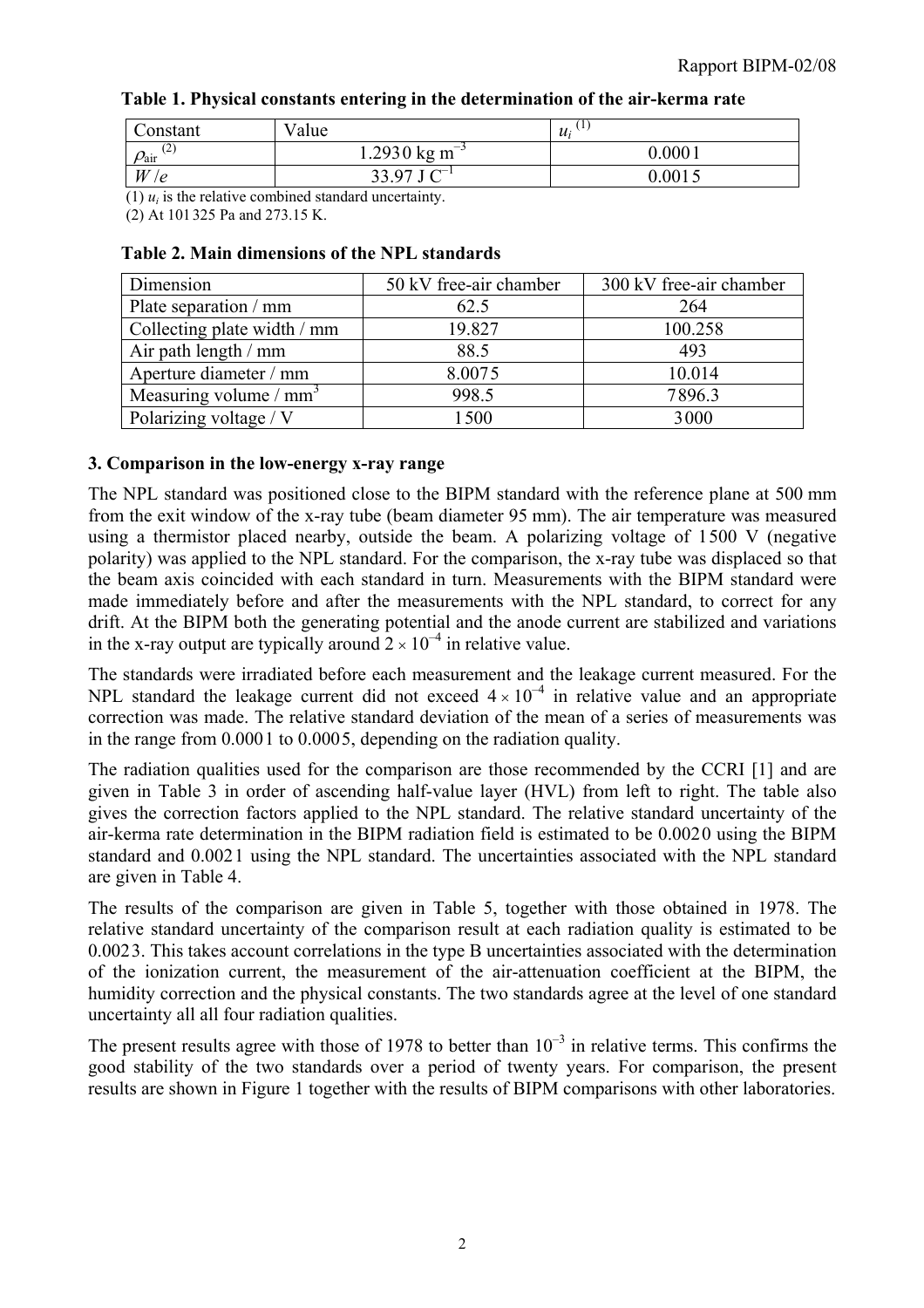| Generating potential / kV                        |                   | 10                    | 30     | 25     | 50     |        |
|--------------------------------------------------|-------------------|-----------------------|--------|--------|--------|--------|
| Al HVL / mm                                      |                   | <b>NPL</b>            | 0.036  | (1)    | 0.25   | (1)    |
|                                                  |                   | <b>BIPM</b>           | 0.036  | 0.176  | 0.250  | 2.257  |
| $\frac{\mu_{\text{air}}^{(2)}}{\text{sin}^{-1}}$ |                   | <b>NPL</b>            | 1.810  | 0.410  | 0.280  | 0.041  |
|                                                  |                   | <b>BIPM</b>           | 1.780  | 0.420  | 0.308  | 0.047  |
| air-kerma rate                                   |                   | <b>NPL</b>            | 0.30   | 0.47   | 0.43   | 0.10   |
| / $mGy s^{-1}$                                   |                   | <b>BIPM</b>           | 0.57   | 3.33   | 1.12   | 0.34   |
| NPL correction factors                           |                   |                       |        |        |        |        |
| $k_{\rm sc}$                                     |                   | scattered radiation   | 0.9949 | 0.9968 | 0.9971 | 0.9982 |
| $k_{\rm e}$                                      | electron loss     |                       | 1.0000 | 1.0000 | 1.0000 | 1.0000 |
| $k_a^{(3)}$                                      | air attenuation   |                       | 1.1706 | 1.0379 | 1.0276 | 1.0042 |
| $k_{\rm s}$                                      |                   | ion recombination     | 1.0004 | 1.0015 | 1.0007 | 1.0000 |
| $k_{\rm d}$                                      | field distortion  |                       | 1.0002 | 1.0002 | 1.0002 | 1.0002 |
| k <sub>1</sub>                                   |                   | aperture transmission | 1.0000 | 1.0000 | 1.0000 | 1.0000 |
| $k_{p}$                                          | wall transmission |                       |        |        |        |        |
| $k_{\rm h}$                                      | humidity          |                       | 0.998  | 0.998  | 0.998  | 0.998  |
| $k_{\text{pol}}$                                 | polarity effect   |                       | 1.0004 | 1.0004 | 1.0004 | 1.0004 |
| $1-\overline{g}$                                 | bremsstrahlung    |                       | 1.0000 | 1.0000 | 1.0000 | 1.0000 |

**Table 3. Low-energy x-radiation qualities at the NPL and at the BIPM, and values for the NPL correction factors**

(1) These qualities are not in routine use at the NPL. The NPL correction factors given have been interpolated as a function of HVL.

(2) Air-attenuation coefficient at 101 325 Pa and 20 °C.

(3) Correction at 101 325 Pa and 20 °C using the BIPM value for the air-attenuation coefficient.

**Table 4. Estimated relative standard uncertainties associated with the NPL 50 kV standard when used at the BIPM**

| Component                            | Uncertainty <sup><math>(1)</math></sup> |          |  |  |
|--------------------------------------|-----------------------------------------|----------|--|--|
|                                      | $u_{iA}$                                | $u_{iB}$ |  |  |
| scattered radiation<br>$k_{\rm sc}$  |                                         | 0.0012   |  |  |
| electron loss<br>$k_{\rm e}$         |                                         | 0.0001   |  |  |
| air attenuation $(2)$<br>$k_{\rm a}$ | 0.0003                                  | 0.0001   |  |  |
| ion recombination<br>$k_{\rm s}$     |                                         | 0.0003   |  |  |
| field distortion<br>$k_{\rm d}$      |                                         | 0.0001   |  |  |
| aperture transmission<br>$k_{\rm l}$ |                                         | 0.0001   |  |  |
| wall transmission<br>$k_{p}$         |                                         |          |  |  |
| $k_{\rm h}$<br>humidity              |                                         | 0.0006   |  |  |
| $k_{pol}$ polarity                   |                                         | 0.0002   |  |  |
| ionization current                   | 0.0003                                  | 0.0002   |  |  |
| volume                               |                                         | 0.0015   |  |  |
| quadratic summation                  | 0.0021                                  |          |  |  |

 $(1)$  *u<sub>iA</sub>* represents the relative standard uncertainty estimated by statistical means (Type A).  $u_{iB}$  represents the relative standard uncertainty estimated by other means (Type B).

(2) Determined for the present comparison qualites by the BIPM.

#### **Table 5. Comparison results in the low-energy x-ray range**

| Generating potential / kV                                  |      |        |        | ر ب    | $\epsilon$ $\alpha$<br>υU |
|------------------------------------------------------------|------|--------|--------|--------|---------------------------|
| $\boldsymbol{V}$<br>$\mathbf{A}$ NPL.<br>$\mathbf{A}$ BIPM | .978 | 0.9985 | 0.9986 | 0.9988 | 0.9989                    |
|                                                            | 1997 | 0.9983 | 0.9980 | 0.9995 | 0.9977                    |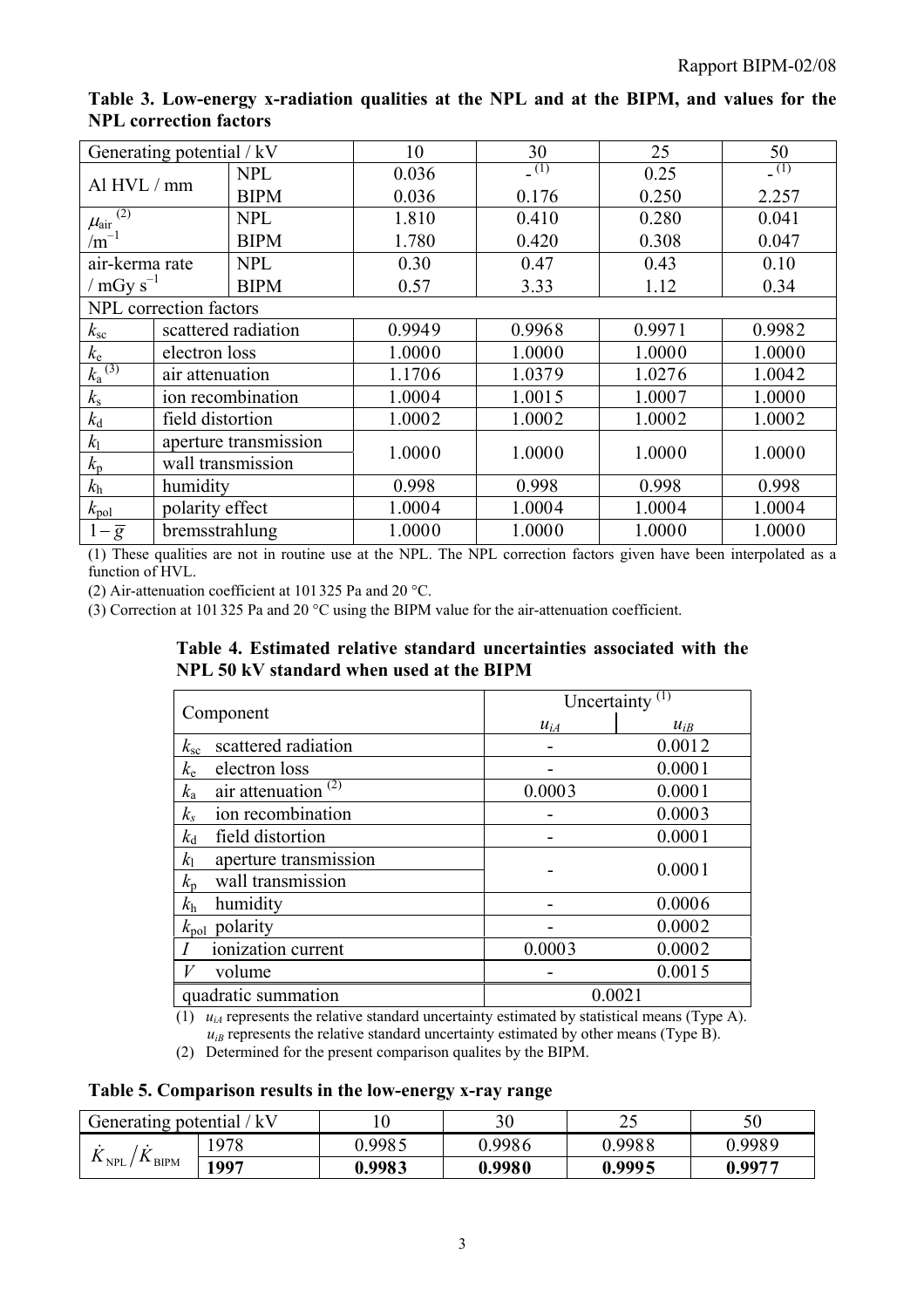#### **4. Comparison of air-attenuation measurements**

For this comparison, the air-attenuation correction for each standard was determined using the BIPM measurement of the air-attenuation coefficient, which employs a variable air-pressure tube located between the x-ray tube and the standard. This differs from the NPL method, which uses a special ionization chamber with two collecting plates separated by a known distance. Thus a comparison of the two methods was made for the 10 kV quality. For practical reasons, the distance between the x-ray tube and the reference plane during these measurements was 564 mm instead of 500 mm, and the air attenuation was measured over a distance of around 89 mm corresponding to the air path length of the NPL standard. The air-attenuation coefficients measured under these conditions by the NPL and BIPM methods are  $1.700 \text{ m}^{-1}$  and  $1.714 \text{ m}^{-1}$ , respectively, each with a standard uncertainty of  $0.005 \text{ m}^{-1}$ . This result demonstrates the reasonable agreement between the two methods.

#### **5. Comparison in the medium-energy x-ray range**

The NPL standard in the medium-energy x-ray range is a free-air chamber, the dimensions of which are given in Table 2 and the correction factors in Table 6. Two commercial ionization chambers, type NE 2561, were used for an indirect comparison of the NPL and BIPM standards at the radiation qualities given in Table 6. The polarizing voltage applied to the transfer chambers at each laboratory was 200 V (negative polarity).

|                              | Generating potential / kV |             | 100    | 135    | 180    | 220    | 250  | 280    |
|------------------------------|---------------------------|-------------|--------|--------|--------|--------|------|--------|
| Cu HVL                       | <b>NPL</b>                |             | 0.15   | 0.50   | 1.0    | 2.0    |      | 4.0    |
| /mm                          |                           | <b>BIPM</b> | 0.148  | 0.494  | 0.99   |        | 2.50 |        |
| $\mu_{\text{air}}^{(1)}$     |                           | <b>NPL</b>  | 3.38   | 2.34   | 1.96   | 1.80   |      | 1.48   |
| $/ 10^{-4}$ cm <sup>-1</sup> |                           | <b>BIPM</b> | 3.55   | 2.35   | 1.98   |        | 1.72 |        |
| air-kerma rate               |                           | <b>NPL</b>  | 1.4    | 1.6    | 1.4    | 1.5    |      | 1.5    |
| / $mGv s^{-1}$               |                           | <b>BIPM</b> | 0.21   | 0.21   | 0.30   |        | 0.39 |        |
|                              | NPL correction factors    |             |        |        |        |        |      |        |
| $k_{\rm sc}$                 | scattered radiation       |             | 0.9932 | 0.9945 | 0.9952 | 0.9960 |      | 0.9968 |
| $k_{\rm e}$                  | electron loss             |             | 1.0000 | 1.0000 | 1.0000 | 1.0008 |      | 1.0019 |
| $k_a^{(1)}$                  | air attenuation           |             | 1.0168 | 1.0116 | 1.0097 | 1.0089 |      | 1.0073 |
| $k_{\rm s}$                  | ion recombination         |             | 1.0007 | 1.0007 | 1.0007 | 1.0007 |      | 1.0007 |
| $k_{\rm d}$                  | field distortion          |             | 1.0003 | 1.0003 | 1.0003 | 1.0003 |      | 1.0003 |
| k <sub>1</sub>               | aperture transmission     |             | 1.0000 | 1.0000 | 1.0000 | 1.0000 |      | 0.9978 |
| $k_{p}$                      | wall transmission         |             |        |        |        |        |      |        |
| $k_{\rm h}$                  | humidity                  |             | 0.9980 | 0.9980 | 0.9980 | 0.9980 |      | 0.9980 |
| $k_{\text{pol}}$             | polarity effect           |             | 1.0000 | 1.0000 | 1.0000 | 1.0000 |      | 1.0000 |
| $1-\overline{g}$             | bremsstrahlung            |             | 0.9999 | 0.9999 | 0.9998 | 0.9997 |      | 0.9997 |
|                              |                           |             |        |        |        |        |      |        |

| Table 6. Medium-energy x-radiation qualities at the NPL and the BIPM, and the correction |  |  |  |  |
|------------------------------------------------------------------------------------------|--|--|--|--|
| factors for the NPL standard                                                             |  |  |  |  |

(1) At 101 325 Pa and 20 °C.

The air-kerma calibration coefficient  $N_K$  for each transfer chamber is given by

$$
N_K = \dot{K}/I_{\text{trans}} \tag{2}
$$

where *K* is the air-kerma rate determined by the standard and  $I_{trans}$  is the ionization current measured by the transfer chamber, normalized to the reference conditions (20 °C, 101325 Pa and 50 % relative humidity). The current *I*trans is not corrected for the non-uniformity of the beam. This effect should be small because the chamber size is similar to the aperture diameter. The air-kerma rate at the NPL, up to eight times larger than that at the BIPM, is still sufficiently low that volume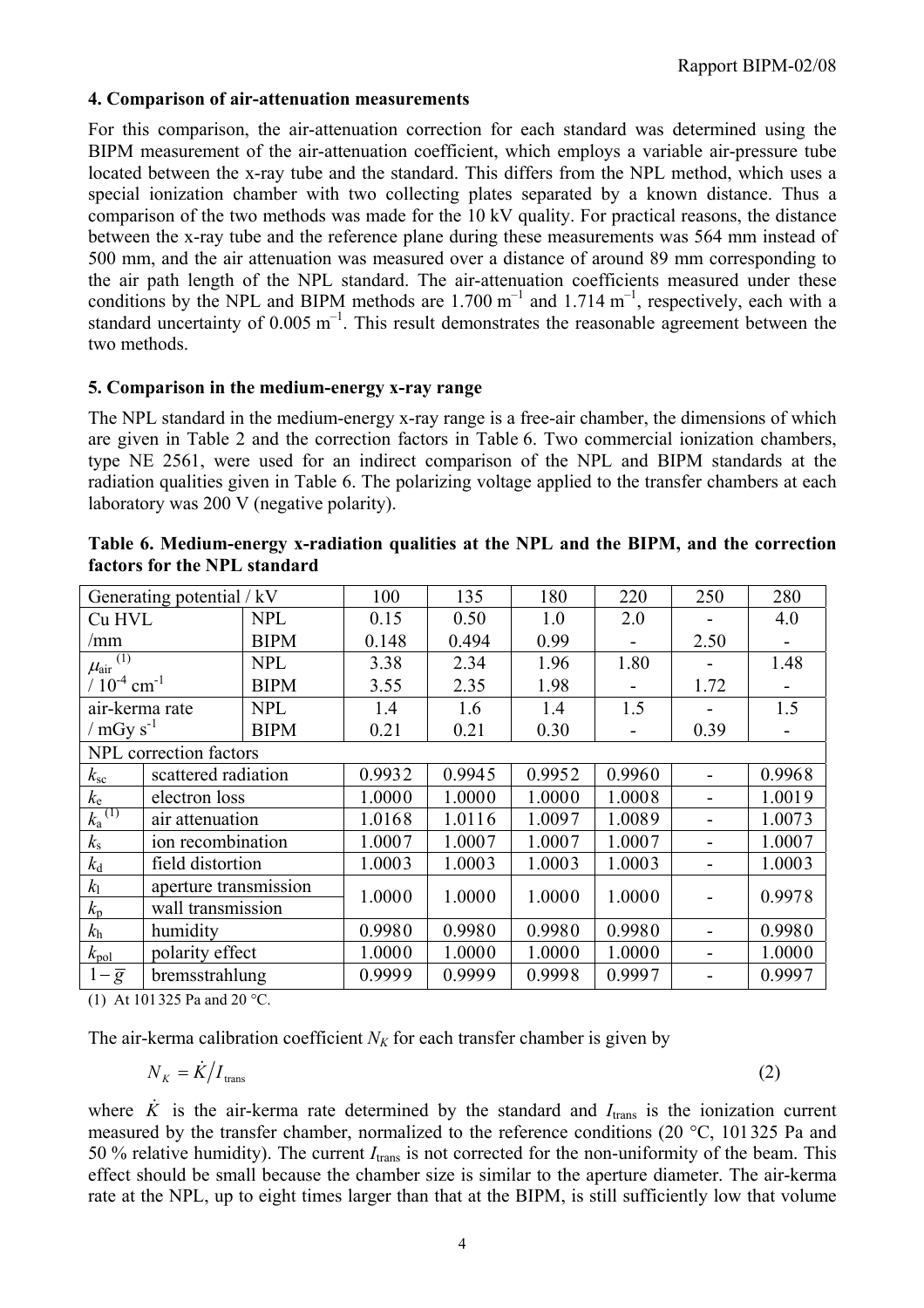recombination be neglibigle. Initial recombination is neglected since it will be the same at each laboratory.

The transfer chambers were calibrated on a number of occasions at the NPL both before and after the calibrations at the BIPM, at the reference qualities 100 kV, 135 kV and 180 kV. The comparison result for the 250 kV quality was derived by interpolation from NPL calibration coefficients for their 220 kV and 280 kV beam qualities. The leakage current, although less than  $10^{-3}$  in relative value, was not constant in time and a leakage correction was applied. The relative standard uncertainty for a series of measurements at the BIPM was typically  $3 \times 10^{-4}$ .

The estimated relative standard uncertainty of the BIPM calibration coefficients is  $2.2 \times 10^{-3}$  [3]. The uncertainties for the NPL standard and calibration process are given in Table 7, which when combined with the uncertainty of the physical constants gives a total relative standard uncertainty of  $3.4 \times 10^{-3}$ . The relative standard uncertainty of the comparison result at each quality is also estimated to be  $3.4 \times 10^{-3}$ . This takes account correlations in the type B uncertainties associated with the humidity correction and the physical constants.

**Table 7. Relative standard uncertainties associated with the NPL 300 kV primary standard and the calibration of transfer standards at the NPL**

| Component                               | Uncertainty |          |  |
|-----------------------------------------|-------------|----------|--|
| Free-air chamber                        | $u_{iA}$    | $u_{iB}$ |  |
| scattered radiation<br>$k_{\rm sc}$     |             | 0.0012   |  |
| $k_{\rm e}$<br>electron loss            |             | 0.0006   |  |
| $k_{\rm a}$<br>air attenuation          |             | 0.0014   |  |
| recombination losses<br>$k_{\rm s}$     |             | 0.0003   |  |
| $k_{\rm d}$<br>field distortion         |             | 0.0001   |  |
| $k_1$<br>aperture transmission          |             | 0.0006   |  |
| wall transmission<br>$k_{p}$            |             | 0.0003   |  |
| humidity<br>$k_{\rm h}$                 |             | 0.0006   |  |
| $k_{\text{pol}}$ polarity               |             | 0.0002   |  |
| ionization current                      | 0.0005      | 0.0009   |  |
| V<br>volume                             |             | 0.0001   |  |
| <b>Calibration of transfer standard</b> |             |          |  |
| ionization current                      | 0.0005      | 0.0009   |  |
| calibration procedure                   |             | 0.0015   |  |
| quadratic summation                     |             | 0.0030   |  |

The comparison results, expressed as the mean value  $R_{K,NPL}$  of the ratio of calibration coefficients  $N_{KNPL}$  /  $N_{KRPM}$ , are given in Table 8, together with the results obtained in 1975 and 1982. For the present comparison, the standards agree at the level of one standard uncertainty for the 100 kV quality, rising to over two standard uncertainties for the 250 kV quality. This trend with radiation quality has been observed in certain comparisons with other laboratories, as can be seen in Figure 2 which summarizes the results of medium-energy comparisons with the BIPM. It can also be seen, to a lesser extent, in the NPL comparison results of 1975 and 1982. The three comparisons agree at the level of around  $1 \times 10^{-3}$ , except for the 250 kV quality which is closer to  $2 \times 10^{-3}$ . This demonstrates the good stability of the standards over a period of twenty years.

The NPL measurements for each chamber at each radiation quality before and after the BIPM measurements agree typically at the level of  $1 \times 10^{-3}$  in relative terms, which is consistent with the type A uncertainties, except for chamber 225 at 280 kV which changed by  $5 \times 10^{-3}$ . The comparison results for chamber 225 are higher than those for chamber 319 at all radiation qualities, by up to  $4 \times 10^{-3}$ . This is unusual given that they are of the same type and are stable at the level of  $1 \times 10^{-3}$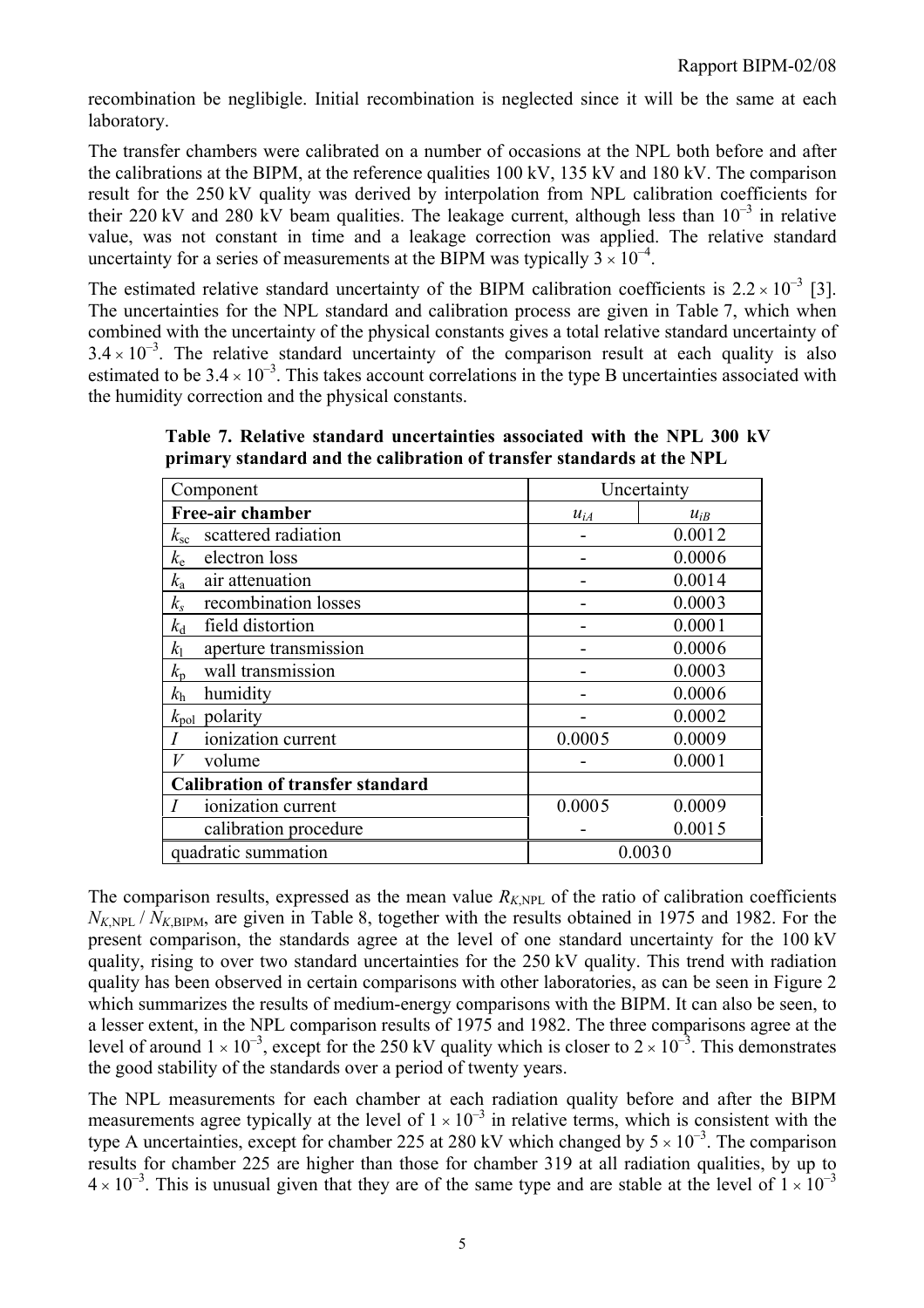(for the 100 kV, 135 kV and 180 kV qualities). Neglecting the suspect result for chamber 225 at 280 kV serves only to increase the observed progression with radiation quality.

| Transfer                 |             | Radiation quality |        |        |        |               |        |  |
|--------------------------|-------------|-------------------|--------|--------|--------|---------------|--------|--|
| chamber                  | Laboratory  | 100 kV            | 135 kV | 180 kV | 220 kV | 250 kV        | 280 kV |  |
|                          | $NPL^{(1)}$ | 0.908             | 0.914  | 0.917  | 0.918  | $0.919^{(3)}$ | 0.920  |  |
| <b>NE 2561</b><br>serial | <b>BIPM</b> | 0.9126            | 0.9200 | 0.9250 | -      | 0.9278        |        |  |
|                          | $NPL^{(2)}$ | 0.909             | 0.913  | 0.918  | 0.917  | $0.918^{(3)}$ | 0.920  |  |
| number 319               | NPL/BIPM    | 0.9955            | 0.9929 | 0.9919 |        | 0.9900        |        |  |
|                          | $NPL^{(1)}$ | 0.924             | 0.932  | 0.937  | 0.938  | $0.939^{(3)}$ | 0.942  |  |
| <b>NE 2561</b>           | <b>BIPM</b> | 0.9261            | 0.9363 | 0.9404 | -      | 0.9461        |        |  |
| serial<br>number 225     | $NPL^{(2)}$ | 0.924             | 0.932  | 0.936  | 0.939  | $0.941^{(3)}$ | 0.947  |  |
|                          | NPL/BIPM    | 0.9977            | 0.9954 | 0.9959 |        | 0.9936        |        |  |
| Comparison results       |             |                   |        |        |        |               |        |  |
| $R_{K,\mathrm{NPL}}$     | 1997        | 0.9966            | 0.9942 | 0.9939 |        | 0.9918        |        |  |
|                          | 1975        | 0.9984            | 0.9950 | 0.9943 |        | 0.9956        |        |  |
|                          | 1982        | 0.9978            | 0.9941 | 0.9935 |        | 0.9935        |        |  |

**Table 8. Calibration coefficients and comparison results in the medium-energy x-ray range**

(1) Mean of values measured before the BIPM calibrations.

(2) Mean of values measured after the BIPM calibrations.

(3) Value interpolated in terms of copper HVL.

#### **6. Conclusions**

The results for the low-energy comparison show the standards to be in agreement at the level of one standard uncertainty, a result which is consistent with the previous comparison of 1978. At medium energies a slight trend with radiation quality is evident, with agreement at the level of one standard uncertainty for 100 kV rising to over two standard uncertainties for 250 kV. The larger spread of the results at medium energies may be due, at least in part, to the indirect nature of the comparison and to the use of interpolation for the 250 kV quality.

### **References**

- [1] BIPM, Qualites de rayonnements, CCEMRI (Section I), 1972, 2, R15.
- [2] BOUTILLON M., HENRY W. H., LAMPERTI P. J., Comparison of exposure standards in the 10 50 kV x-ray region, *Metrologia* 5, 1969, pp. 1-11.
- [3] BOUTILLON M., Measurement conditions used for the calibration of ionization chambers at the BIPM, 1996, *Rapport BIPM*-96/1.
- [4] BOUTILLON M., Mesure de l'exposition au BIPM dans le domaine des rayons x de 100 kV à 250 kV, 1978, *Rapport BIPM*-78/3.
- [5] MARSH A. R. S., WILLIAMS T., 50 kV primary standard of exposure 1978 design of free-air chamber, 1982, *NPL Report* RS(EXT) 54.
- [6] ANGLISS, R. F., PALMER, J. A., MORETTI, C. J., The 1996 primary standard of air kerma for 300 kV X-rays, *NPL report*, in preparation.
- [7] MARSH, A. R. S., WILLIAMS, T. T., Comparison of exposure standards for x-rays generated between 10 and 50 kV, BIPM/NPL, CCEMRI(I)/79-6.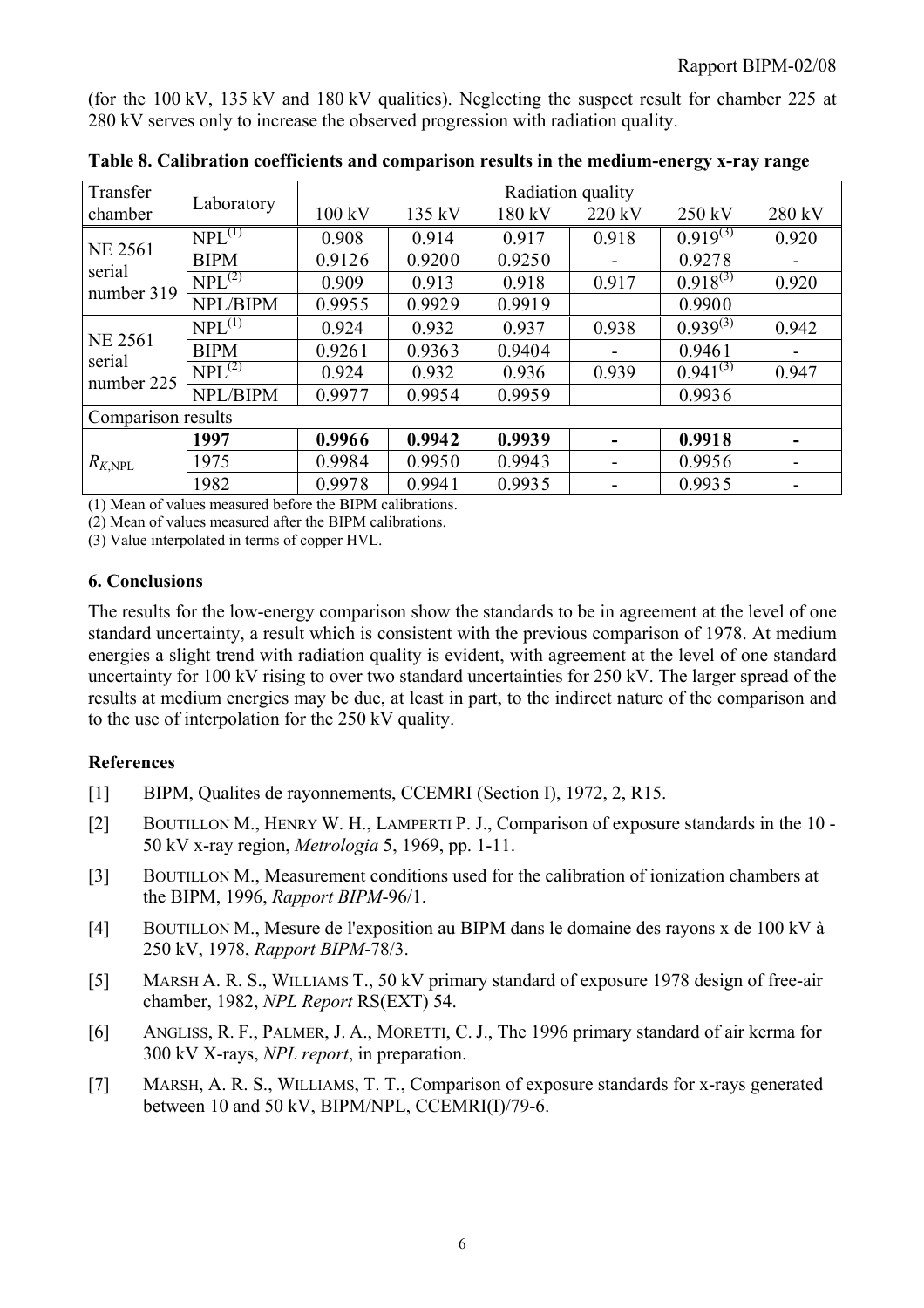

Figure 1. Results of BIPM low-energy x-ray comparisons, expressed as the ratio of the air-kerma rate determined by the standard of the national metrology institute (NMI) to that determined by the BIPM standard. For NMIs that have compared more than once at the BIPM, only the results of the most recent comparison are included.